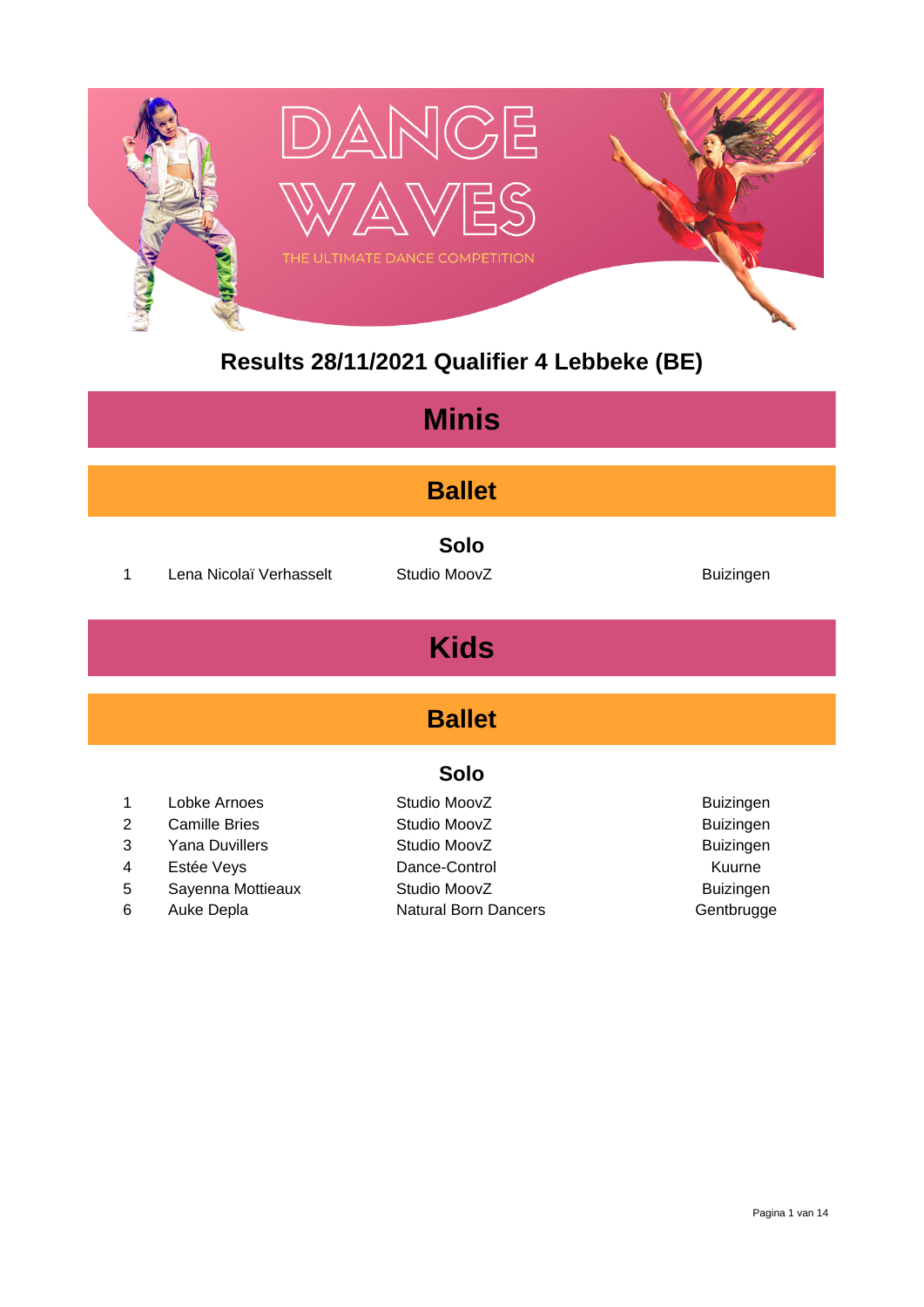#### **Ballet**

1 deJuniorCompagnie 1 Podiumacademie Lier Lier Lier

**Group**

## **Juniors**

#### **Ballet**

#### **Solo**

- 
- 
- 
- 
- 
- 1 Lisse Vandevoort Podiumacademie Lier Lier Lier Lier 2 Lauren Haers Podiumacademie Lier Lier 3 Joke Labeeuw Dansstudio Indigo - Roeselare Roeselare 4 Noor Spenninck Dance-Control 2008 Dance-Control 5 Meyssa Azmani Studio MoovZ Buizingen
	-

## **Kids & Juniors (10-13y)**

#### **Ballet**

#### **Duo/Trio**

- 1 Emma, Nona & Noor Dance-Control Control Kuurne
- 2 Camille & Lobke Studio MoovZ Buizingen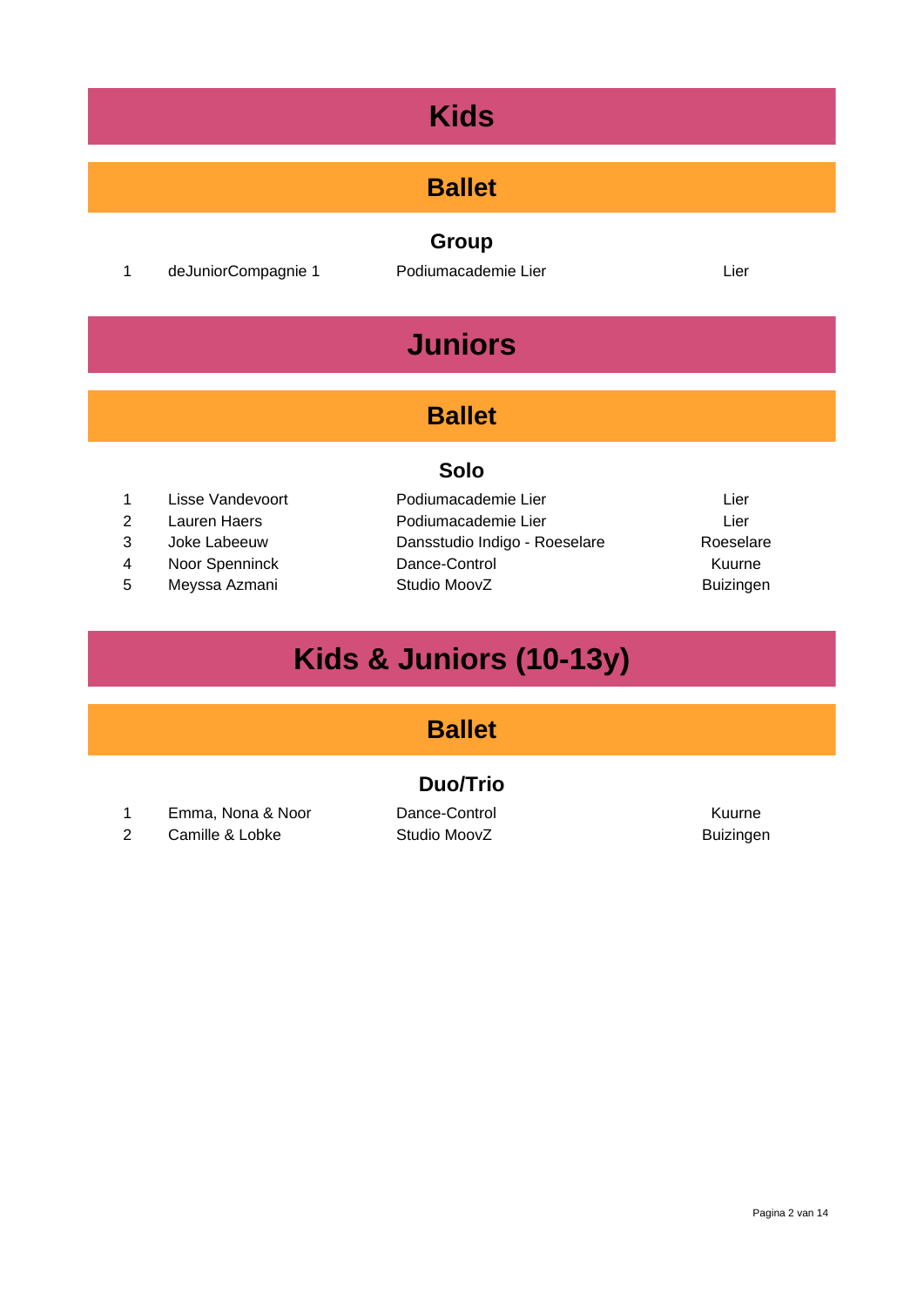| <b>Juniors</b>                |                                                                               |                                                                      |                                                 |  |  |
|-------------------------------|-------------------------------------------------------------------------------|----------------------------------------------------------------------|-------------------------------------------------|--|--|
|                               | <b>Ballet</b>                                                                 |                                                                      |                                                 |  |  |
| $\mathbf 1$                   | deJuniorCompagnie 2                                                           | Group<br>Podiumacademie Lier                                         | Lier                                            |  |  |
|                               |                                                                               | <b>Juniors</b>                                                       |                                                 |  |  |
|                               |                                                                               | <b>Ballet</b>                                                        |                                                 |  |  |
|                               | Lisse Vandevoort                                                              | <b>Impro</b><br>Podiumacademie Lier                                  | Lier                                            |  |  |
| <b>Teens</b>                  |                                                                               |                                                                      |                                                 |  |  |
| <b>Ballet</b>                 |                                                                               |                                                                      |                                                 |  |  |
| <b>Solo</b>                   |                                                                               |                                                                      |                                                 |  |  |
| 1<br>$\overline{c}$<br>3<br>4 | Vandevoort Ditte<br>Kendra Everaerts<br>Elise Thermote<br><b>Tess Laroche</b> | Podiumacademie Lier<br>Studio MoovZ<br>Dance-Control<br>Studio MoovZ | Lier<br>Buizingen<br>Kuurne<br><b>Buizingen</b> |  |  |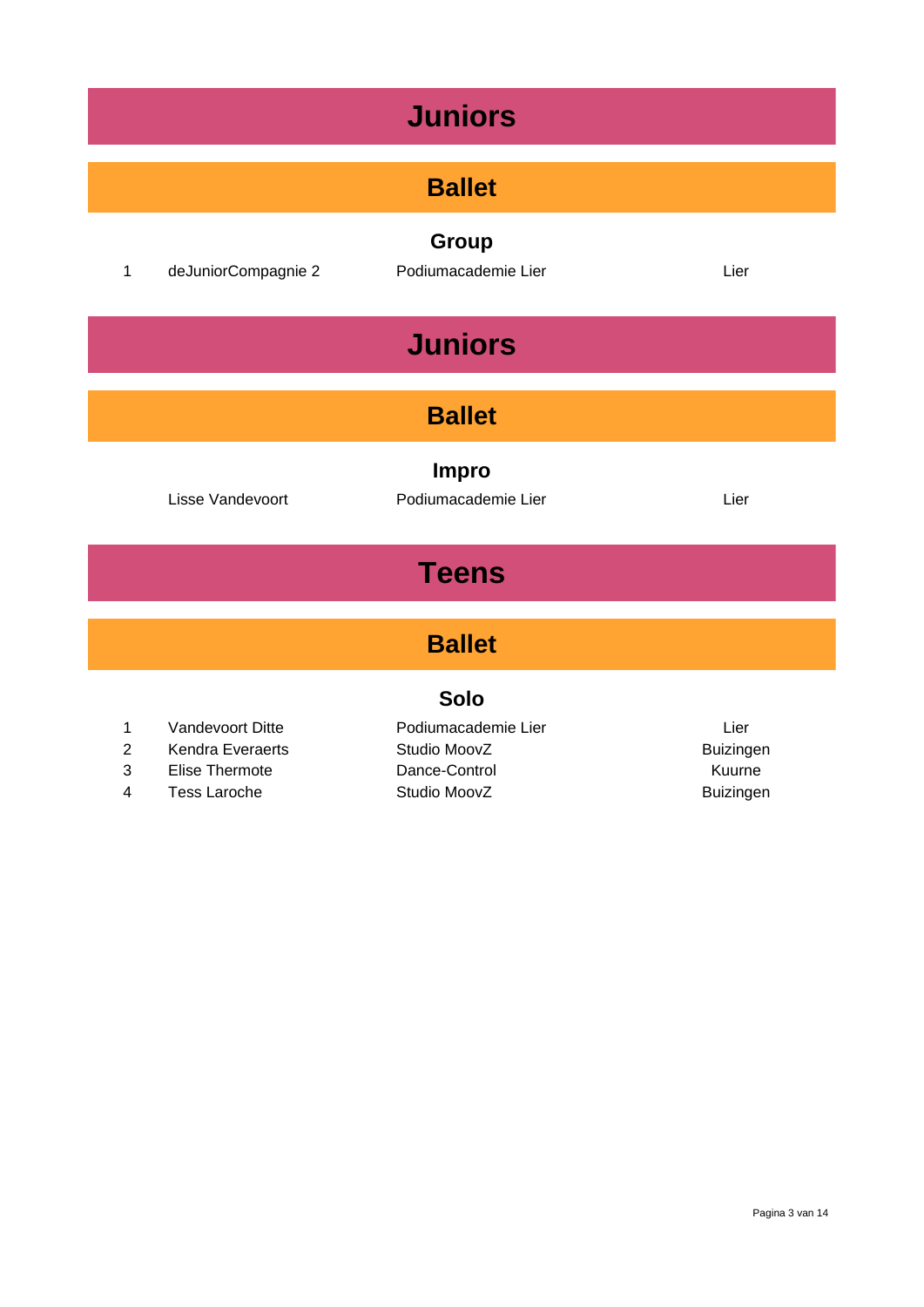| <b>Teens</b>                                                    |                |                                        |      |  |  |
|-----------------------------------------------------------------|----------------|----------------------------------------|------|--|--|
|                                                                 | <b>Ballet</b>  |                                        |      |  |  |
| $\mathbf{1}$                                                    | Lauren & Ditte | <b>Duo/Trio</b><br>Podiumacademie Lier | Lier |  |  |
|                                                                 | <b>Teens</b>   |                                        |      |  |  |
| <b>Ballet</b>                                                   |                |                                        |      |  |  |
| <b>Impro</b><br>Podiumacademie Lier<br>Vandevoort Ditte<br>Lier |                |                                        |      |  |  |
| <b>Minis</b>                                                    |                |                                        |      |  |  |
| <b>Modern, Contemporary &amp; Jazz</b>                          |                |                                        |      |  |  |

- 2 Elle Vandijck Studio MoovZ
- 3 Nathalie Cozma Dance Harmony Dance The Sinche
- 4 Tessa Van Menxel Dance-Control Kuurne
- 1 Lena Nicolaï Verhasselt Studio MoovZ Buizingen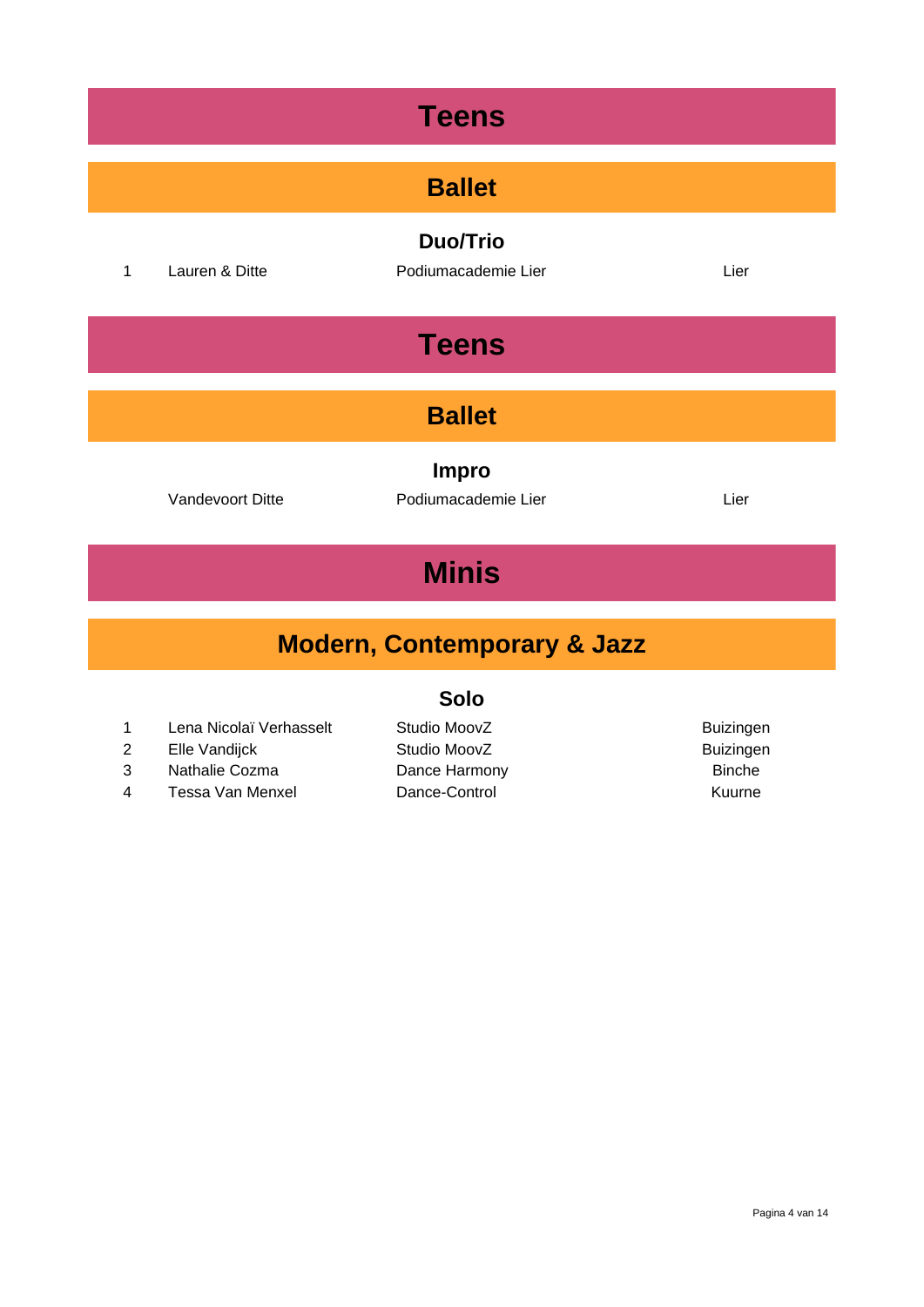#### **Modern, Contemporary & Jazz**

#### **Solo**

|                      | ndigo                     | Roeselare          |
|----------------------|---------------------------|--------------------|
| Lobke Arnoes         | Studio MoovZ              | <b>Buizingen</b>   |
| Yana Duvillers       | Studio MoovZ              | <b>Buizingen</b>   |
| Juline Bode          | Dance-Control             | Kuurne             |
| Ella-rose Onkelinx   | Giants Dansschool Beersel | Huizingen          |
| Ella Kasumovic       | Pump 'n Dance Wilsele     | <b>Holsbeek</b>    |
| Nelle Vanhauwaert    | Dance-Control             | Kuurne             |
| Sayenna Mottieaux    | Studio MoovZ              | <b>Buizingen</b>   |
| Nell Siciliani       | Dance Harmony             | <b>Binche</b>      |
| Mia Barbieu          | Dance Harmony             | <b>Binche</b>      |
| Joy Driege           | Giants Dansschool         | Sint-genesius-rode |
| <b>Camille Bries</b> | Studio MoovZ              | <b>Buizingen</b>   |
| Ilyana Van Cutsem    | Studio MoovZ              | <b>Buizingen</b>   |
| Estée Veys           | Dance-Control             | Kuurne             |
| Jade Dufrane         | Dance Harmony             | <b>Binche</b>      |
| Lilia Martorana      | Dance Harmony             | <b>Binche</b>      |
|                      | Milan Yep                 |                    |

#### **Kids**

#### **Modern, Contemporary & Jazz**

#### **Group**

1 Mini Cie **Dance-Control** Dence-Control Kuurne 2 deJuniorCompagnie 1 Podiumacademie Lier Lier Lier deJuniorCompagnie Ranst Podiumacademie Lier Lier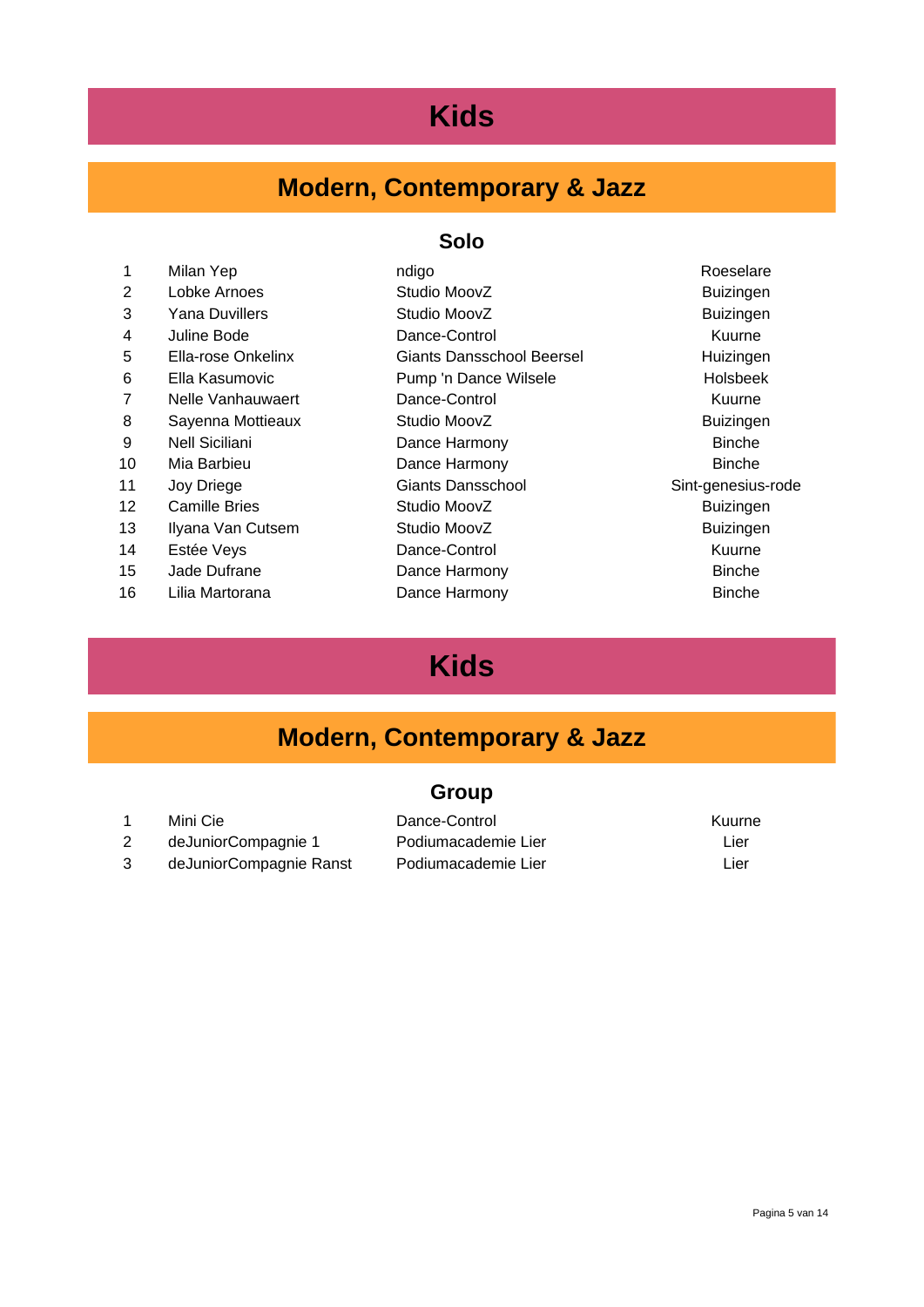#### **Modern, Contemporary & Jazz**

**Impro**

Ella Kasumovic **Pump 'n Dance Wilsele** Holsbeek

## **Juniors**

#### **Modern, Contemporary & Jazz**

|    | Vic Vanlerberghe     | De Dansacademie Roeselare   | Roeselare        |
|----|----------------------|-----------------------------|------------------|
| 2  | Lisse Vandevoort     | Podiumacademie Lier         | Lier             |
| 3  | <b>Febe Smets</b>    | Podiumacademie Lier         | Lier             |
| 4  | Noor Spenninck       | Dance-Control               | Kuurne           |
| 5  | Ella Deketelaere     | Dansstudio indigo Roeselare | Roeselare        |
| 6  | Catozzi Belinda      | Dance Harmony               | <b>Binche</b>    |
|    | <b>Romie Pareit</b>  | Dance-Control               | Kuurne           |
| 8  | Meyssa Azmani        | Studio MoovZ                | <b>Buizingen</b> |
| 9  | Ambre Vanherreweghen | Dance Harmony               | <b>Binche</b>    |
| 10 | Emma Vercruysse      | Dance-Control               | Kuurne           |
|    |                      |                             |                  |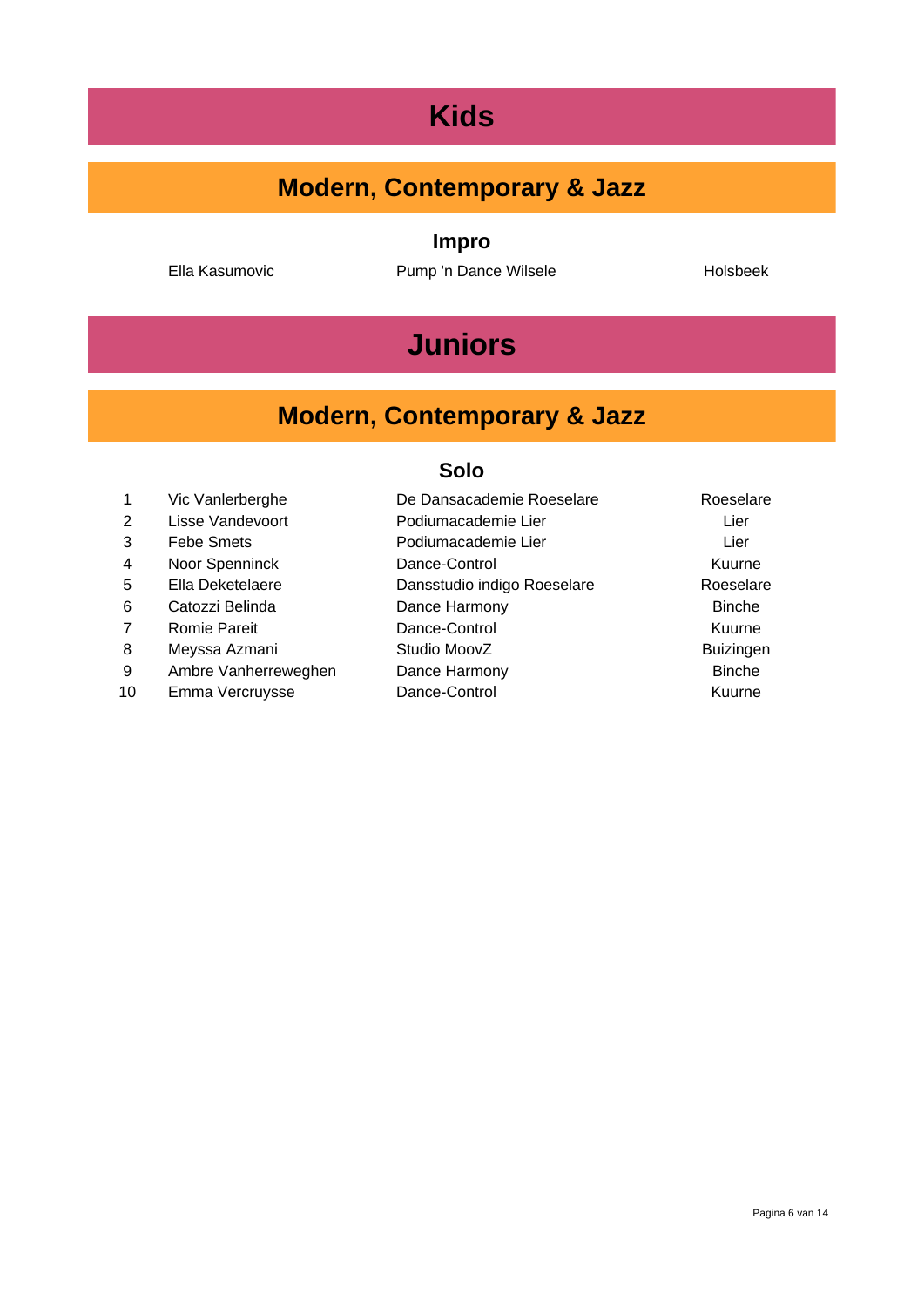#### **Juniors**

#### **Modern, Contemporary & Jazz**

- 1 Noor & Febe **Podiumacademie lier** Lier
- 
- 
- 
- 
- 

#### **Duo/Trio**

- 2 Lille & Maé Giants Dansschool Beersel Huizingen 3 Emma & Ninne FAVOR'ite Dance Spot Oostende 4 Michèle & Marthe **Life Danscenter** in the United States of the Life Danscenter is a state of the United States 5 Catozzi & Lya **Dance Harmony Binche**
- 6 Lina & Shenya FAVOR'ite Dance Spot Oostende
- 

#### **Juniors**

#### **Modern, Contemporary & Jazz**

#### **Group**

1 Ndigo Tiener Compagnie ndigo Roeselare 2 deJuniorCompagnie 2 Podiumacademie Lier Lier Lier 3 FAVORite Junior Company FAVOR'ite Dance Spot **CONSTANGER** Oostende 4 Dance-Inn Dance-Inn Gooik 5 DC-Danskern Dance-Control Kuurne 6 Divine ambition **Dansateljee Dendermonde** Buggenhout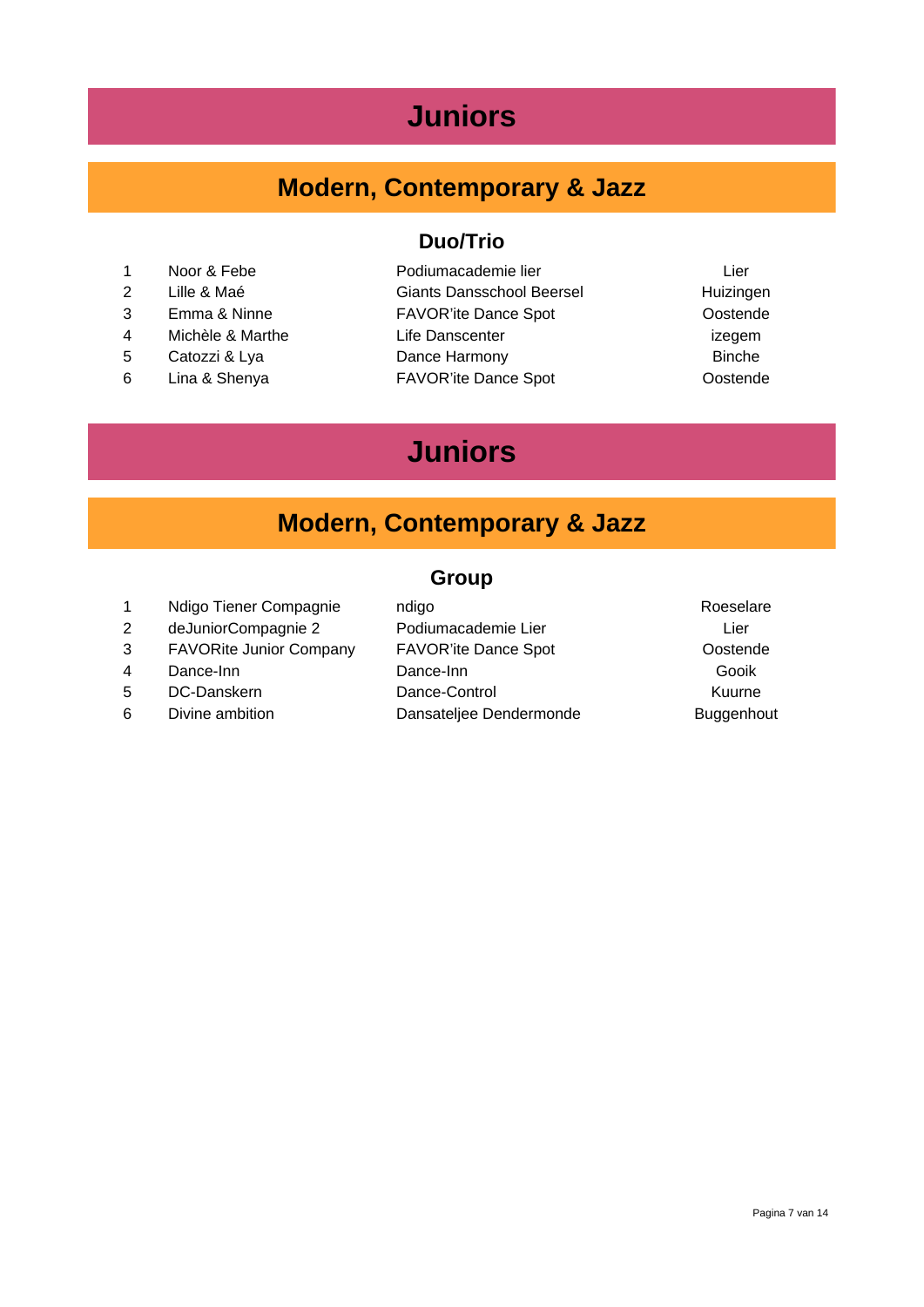## **Juniors**

#### **Modern, Contemporary & Jazz**

#### **Impro**

Ella Deketelaere Dansstudio indigo Roeselare Roeselare

## **Teens**

#### **Modern, Contemporary & Jazz**

| 1              | Ditte Vandevoort | Podiumacademie Lier           | Lier             |
|----------------|------------------|-------------------------------|------------------|
| $\overline{2}$ | Mattias Jacobs   |                               | Ottenburg        |
| 3              | Noor Amer        | Podiumacademie Lier           | Lier             |
| 4              | Lana Verkest     |                               | Roeselare        |
| 5              | Célia Mariscal   | Dance Harmony                 | <b>Binche</b>    |
| 6              | Marte Torfs      | Podiumacademie Lier           | Lier             |
| $\overline{7}$ | Mélina Digrazio  | Dance Harmony                 | <b>Binche</b>    |
| 8              | Nel Van De Velde | Studio MoovZ                  | <b>Buizingen</b> |
| 9              | Noor Sinnaeve    | <b>Hypnosis Dance Academy</b> | Roeselare        |
| 10             | Kendra Everaerts | Studio MoovZ                  | <b>Buizingen</b> |
| 11             | Eva Battheu      |                               | Poperinge        |
| 12             | Louise Haerinck  |                               | Roeselare        |
| 13             | Tess Laroche     | Studio MoovZ                  | <b>Buizingen</b> |
| 14             | Nour Hellebaut   | Move Danz'Attitude            | Anderlecht       |
|                |                  |                               |                  |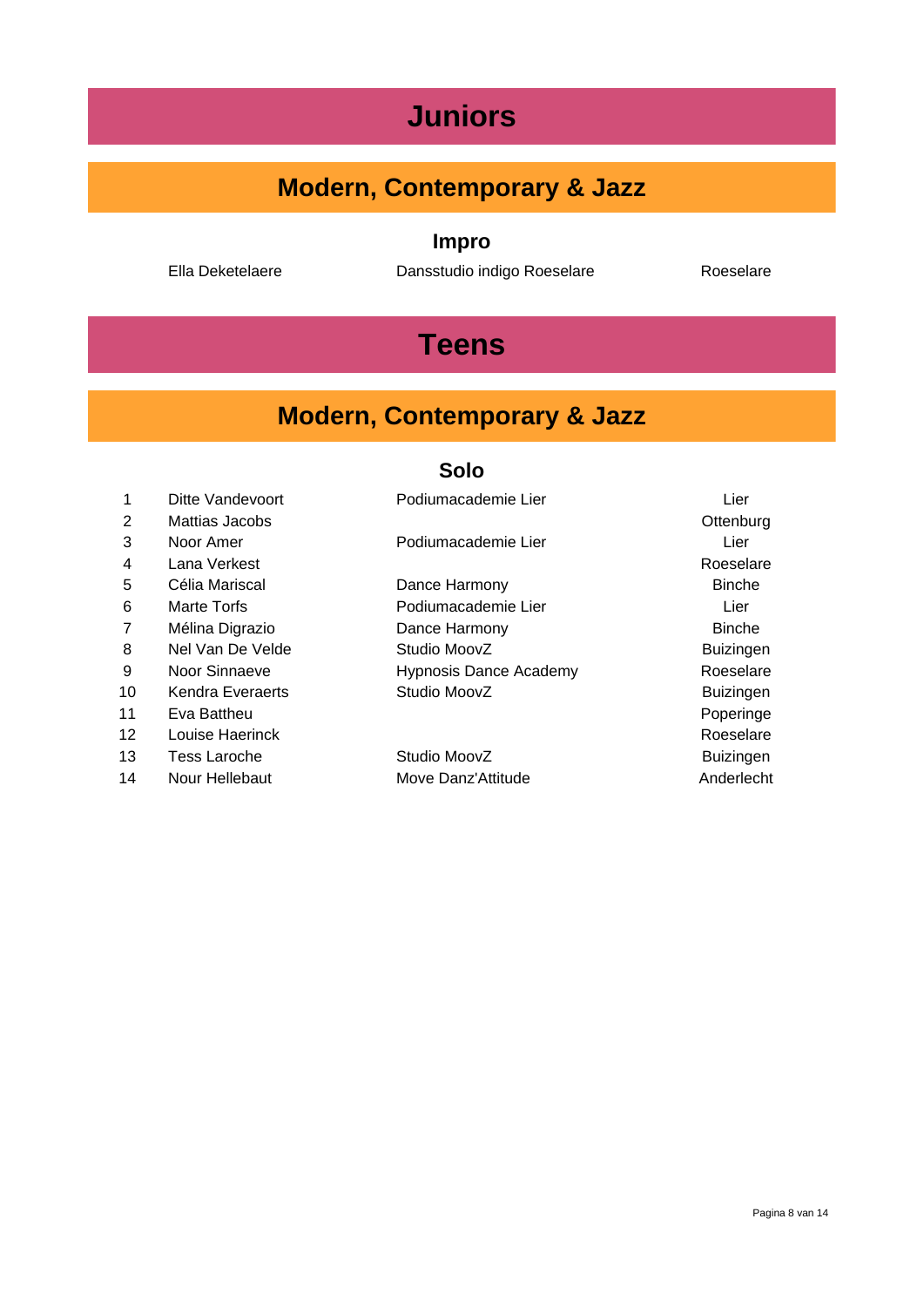#### **Teens**

#### **Modern, Contemporary & Jazz**

- 1 Lauren & Ditte **Communist Contract Podiumacademie Lier** Lier Lier Lier
- 
- 3 Roos & Hannelore Podiumacademie Lier Lier

#### **Duo/Trio**

2 Staquet & Mélina **Dance Harmony Binche** Binche

## **Teens**

#### **Modern, Contemporary & Jazz**

#### **Group**

- 1 Modern selectie **Dance-Control** Dence-Control Nuurne
- 2 Dance Harmony Dance Harmony Binche

## **Teens**

#### **Modern, Contemporary & Jazz**

**Impro**

Lana Verkest Roeselare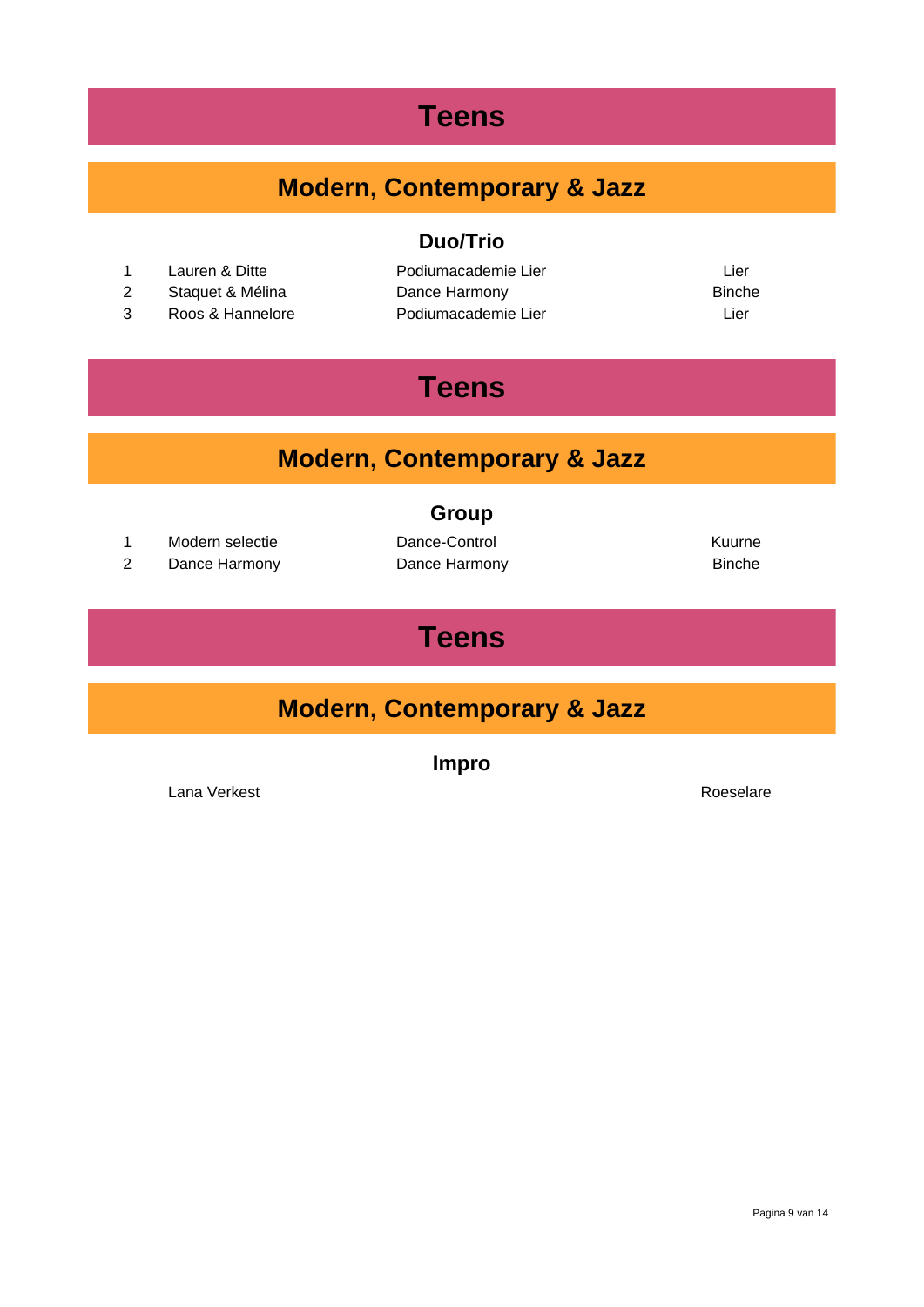## **Adults**

#### **Modern, Contemporary & Jazz**

#### **Solo**

- 1 Kelly Verckens Studio MoovZ Buizingen
- 
- 
- 

2 Laura Morales Move Danz'Attitude Anderlecht 3 Staquet Morgane Dance Harmony Dance The Dance Harmony 4 Vitti Mirea C-Dance Ternat

## **Adults**

#### **Modern, Contemporary & Jazz**

#### **Group**

1 FAVORite Adult Company FAVOR'ite Dance Spot Costende 2 TerpsiCom Pump 'n Dance Wilsele Holsbeek 3 Compagnie J'Art Compagnie J Zelzate 4 Compagnie 7 Danscompagnie Tros Wervik Gent

## **Adults**

#### **Modern, Contemporary & Jazz**

**Impro**

Laura Morales **Move Danz'Attitude** Anderlecht

Pagina 10 van 14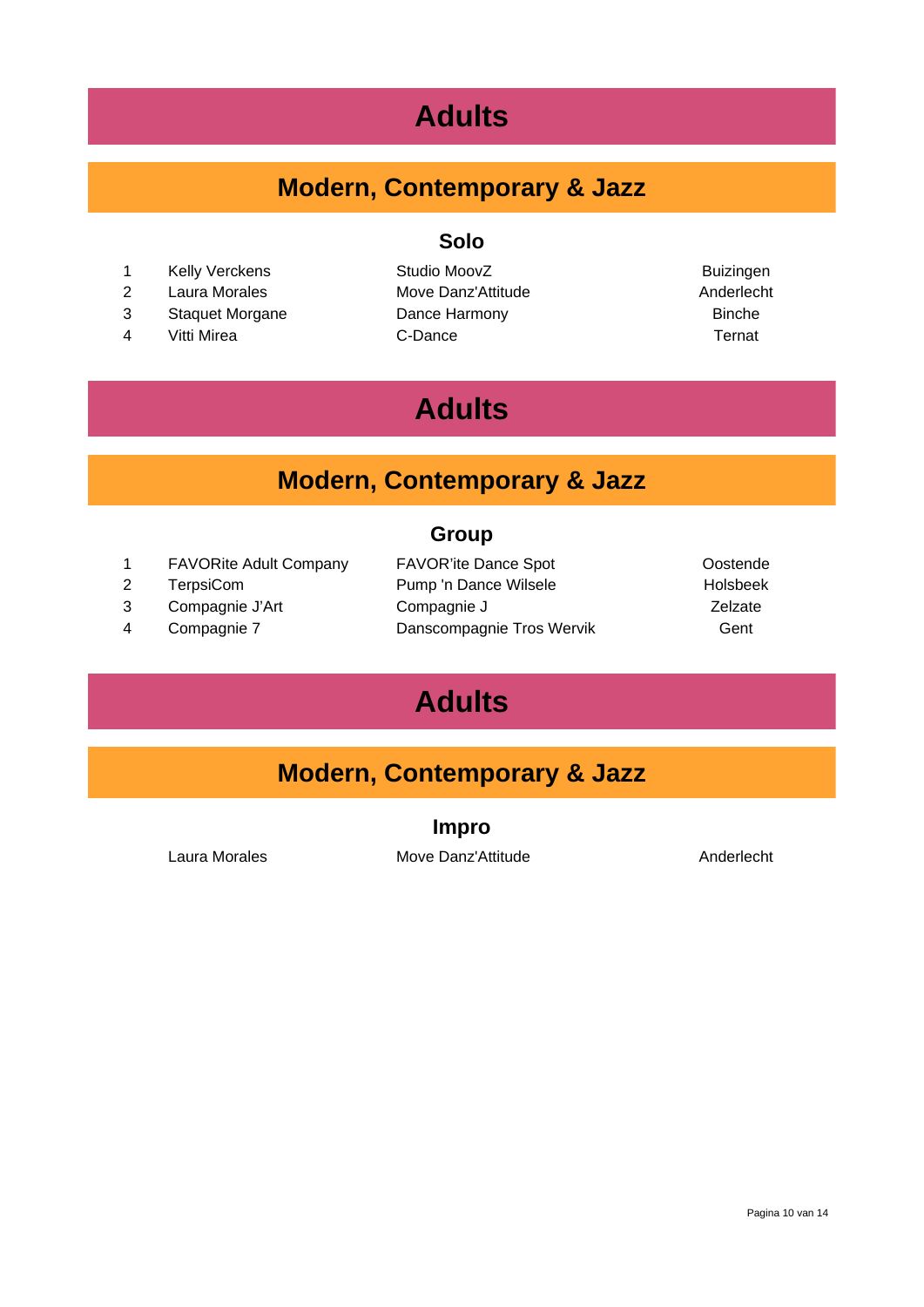## **Hip Hop**

| <b>Kids &amp; Y.Juniors (11-12y)</b> |                                        |                                              |                         |  |
|--------------------------------------|----------------------------------------|----------------------------------------------|-------------------------|--|
| <b>Hip Hop</b>                       |                                        |                                              |                         |  |
| 1                                    | Amélie & Sanne                         | <b>Duo/Trio</b><br>The Project Dance Company | Aalst                   |  |
|                                      |                                        | <b>Kids</b>                                  |                         |  |
| <b>Hip Hop</b>                       |                                        |                                              |                         |  |
| 1                                    | <b>Lil Steppers</b>                    | Group<br>Step By Step Huldenberg             | Ottenburg               |  |
| <b>Juniors</b>                       |                                        |                                              |                         |  |
| <b>Hip Hop</b>                       |                                        |                                              |                         |  |
| Solo                                 |                                        |                                              |                         |  |
| 1<br>$\overline{2}$                  | Yara Janssens<br>Iris Van Ginderachter | Step By Step Huldenberg                      | Ottenburg<br>Liedekerke |  |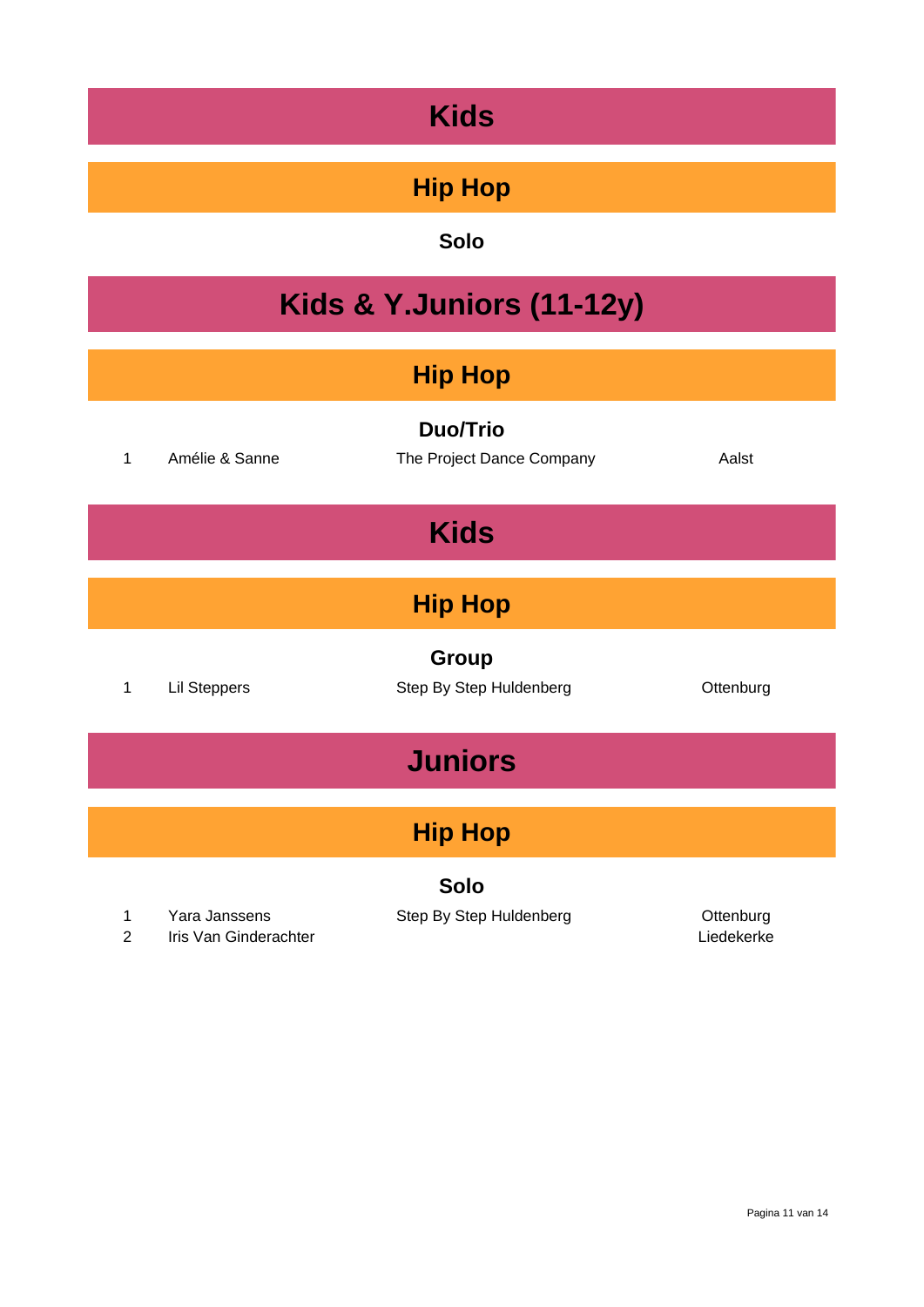## **Juniors**

#### **Hip Hop**

#### **Duo/Trio**

- 
- 2 Grace & Olive Gent

1 Noor & Elieze Step By Step Huldenberg Cttenburg

## **Juniors**

#### **Hip Hop**

#### **Group**

- 
- 2 LIL SHOW OFF CREW Show Off Dance Complex Aalst
- 

1 Next Level Step By Step Huldenberg Cttenburg 3 Rookie Crew Soulstep Dance Crew Hoeilaart

## **Teens**

#### **Hip Hop**

#### **Group**

- 
- -
- 1 whYSO CREW Show Off Dance Complex Aalst 2 Adult small crew Dance-Control Control Adult Small crew Dance-Control 3 SMDT Unlimited ShaMoDo It! Dendermonde 4 Red Force Crew Dizenja Blumbeek 5 Unlimited Time To Move Dance Company Sint-truiden 6 N.G.C CREW De Parel Nieuwerkerken
	-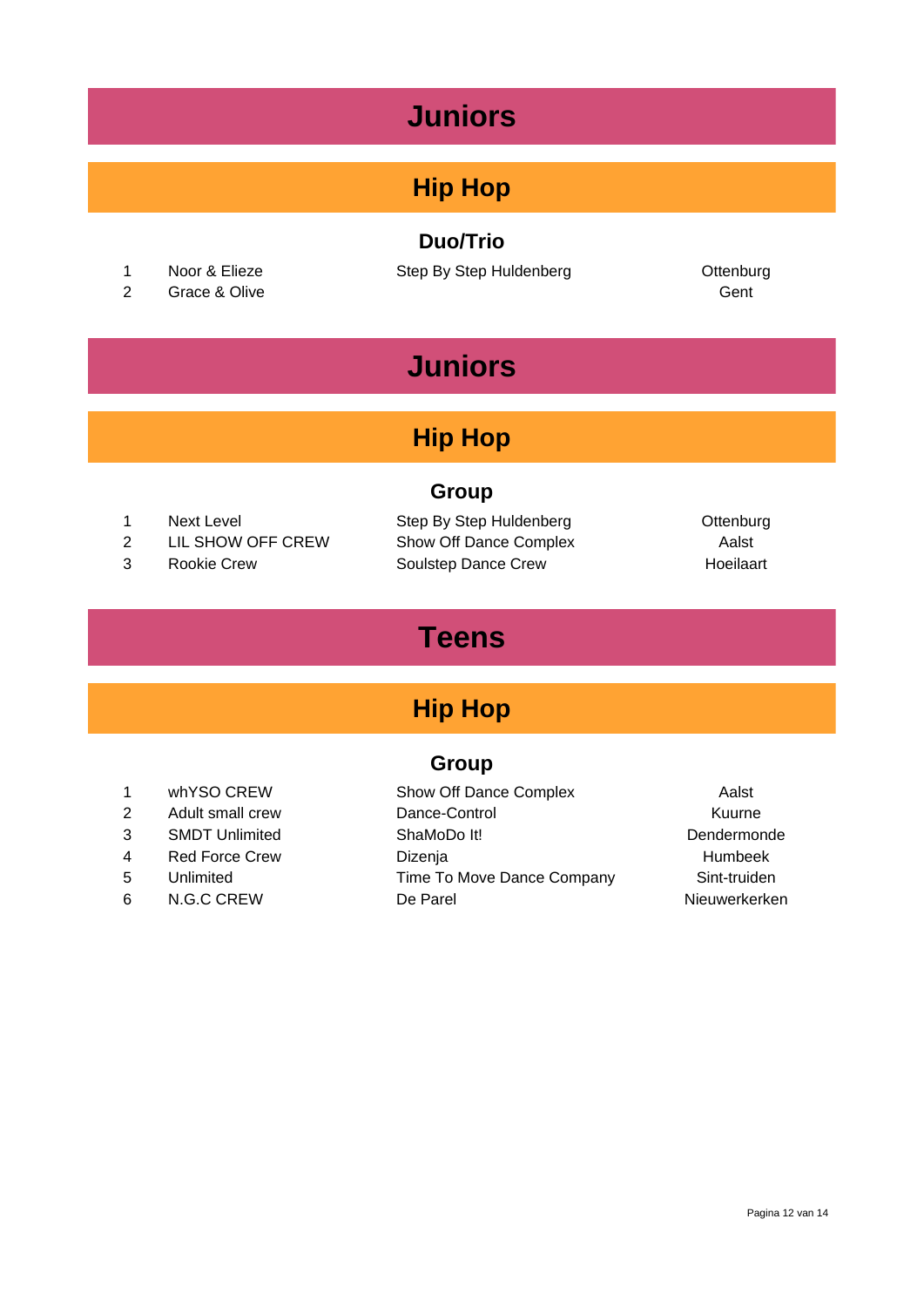## **Teens**

#### **Hip Hop**

**Impro**

Iebe Cobbaut **NSJ** NSJ **Erembodegem** 

## **Teens & Adults (15+)**

#### **Hip Hop**

#### **Solo**

1 Mattias Jacobs Ottenburg

2 Iebe Cobbaut NSJ Erembodegem

## **O.Teens & Adults (17+)**

#### **Hip Hop**

#### **Duo/Trio**

|                | lebe, Jill & Jitse | NSJ.                    | Erembodegem |
|----------------|--------------------|-------------------------|-------------|
| 2              | Beyoncé & Fleur    | Show Off Dance Complex  | Aalst       |
| 3              | Sofie & Anne       | Dance-Control           | Kuurne      |
| $\overline{4}$ | Anja & Noémi       | Pump 'n Dance           | Heverlee    |
| 5              | Julie & Louisa     | Step By Step Huldenberg | Ottenburg   |